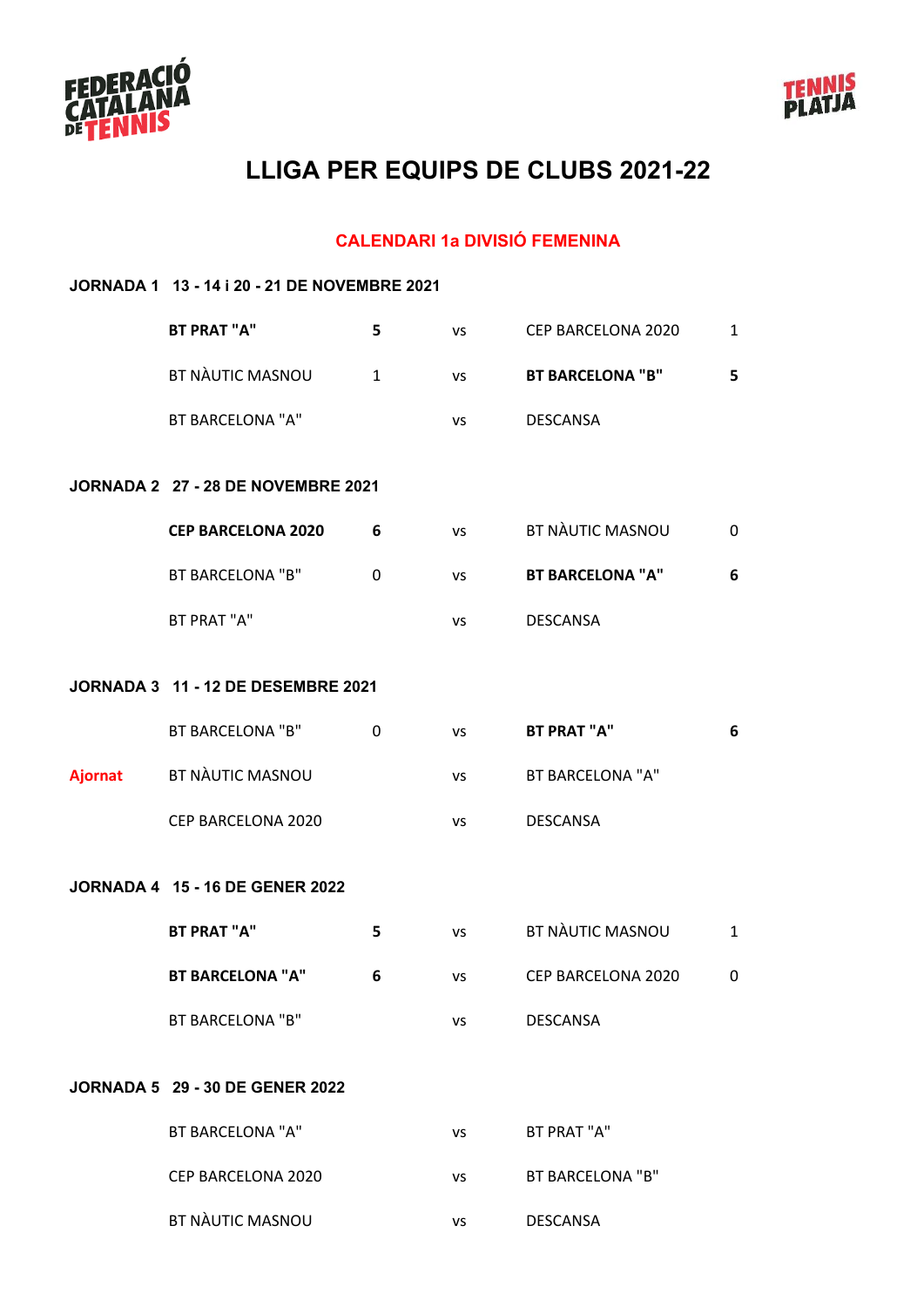



#### **CALENDARI 1a DIVISIÓ FEMENINA**

#### **JORNADA 6 12 - 13 DE FEBRER 2022**

| CEP BARCELONA 2020      | vs | BT PRAT "A"      |
|-------------------------|----|------------------|
| BT BARCELONA "B"        | VS | BT NAUTIC MASNOU |
| <b>BT BARCELONA "A"</b> | vs | <b>DESCANSA</b>  |
|                         |    |                  |

#### **JORNADA 7 26 - 27 DE FEBRER 2022**

| BT NAUTIC MASNOU | vs | CEP BARCELONA 2020 |
|------------------|----|--------------------|
| BT BARCELONA "A" | vs | BT BARCELONA "B"   |
| BT PRAT "A"      | vs | <b>DESCANSA</b>    |

#### **JORNADA 8 12 - 13 DE MARÇ 2022**

| BT PRAT "A"        | vs  | BT BARCELONA "B" |
|--------------------|-----|------------------|
| BT BARCELONA "A"   | VS. | BT NAUTIC MASNOU |
| CEP BARCELONA 2020 | vs  | <b>DESCANSA</b>  |

#### **JORNADA 9 02 - 03 D'ABRIL 2022**

| BT NAUTIC MASNOU   | vs | BT PRAT "A"      |
|--------------------|----|------------------|
| CEP BARCELONA 2020 | vs | BT BARCELONA "A" |
| BT BARCELONA "B"   | vs | DESCANSA         |

#### **JORNADA 10 16 - 17 D'ABRIL 2022**

| BT PRAT "A"      | vs | BT BARCELONA "A"   |
|------------------|----|--------------------|
| BT BARCELONA "B" | ٧S | CEP BARCELONA 2020 |
| BT NAUTIC MASNOU | vs | DESCANSA           |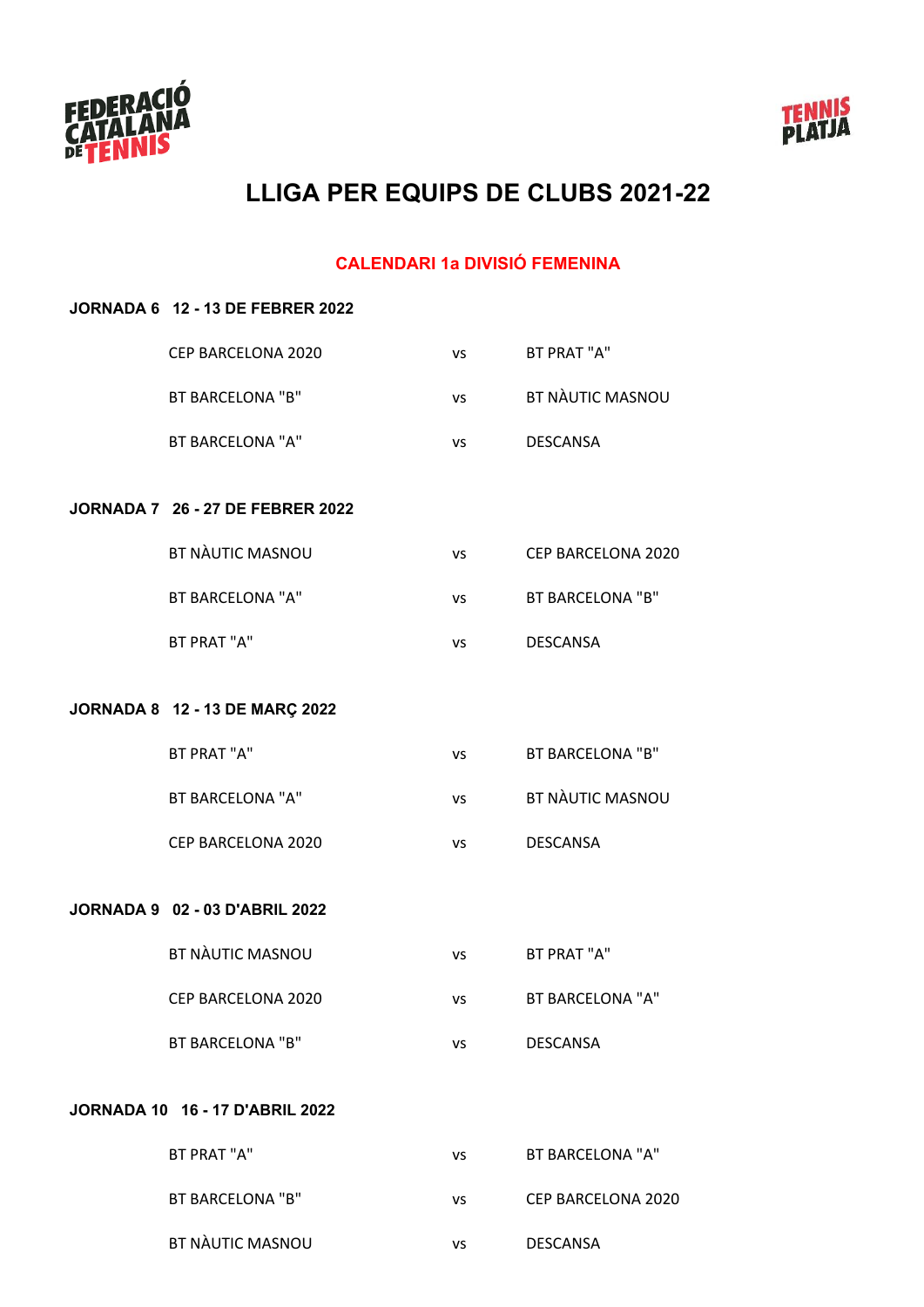



### **CLASSIFICACIÓ 1a DIVISIÓ FEMENINA**

|   | <b>EQUIP</b>            | <b>Punts</b> | PJ | РG | РF | PР |
|---|-------------------------|--------------|----|----|----|----|
|   | BT PRAT "A"             |              |    |    |    |    |
| 2 | BT BARCELONA "A"        |              |    |    |    |    |
| 3 | BT BARCELONA "B"        |              |    |    |    |    |
|   | CEP BARCELONA 2020      |              |    |    |    |    |
| 5 | <b>BT NÀUTIC MASNOU</b> |              |    |    |    |    |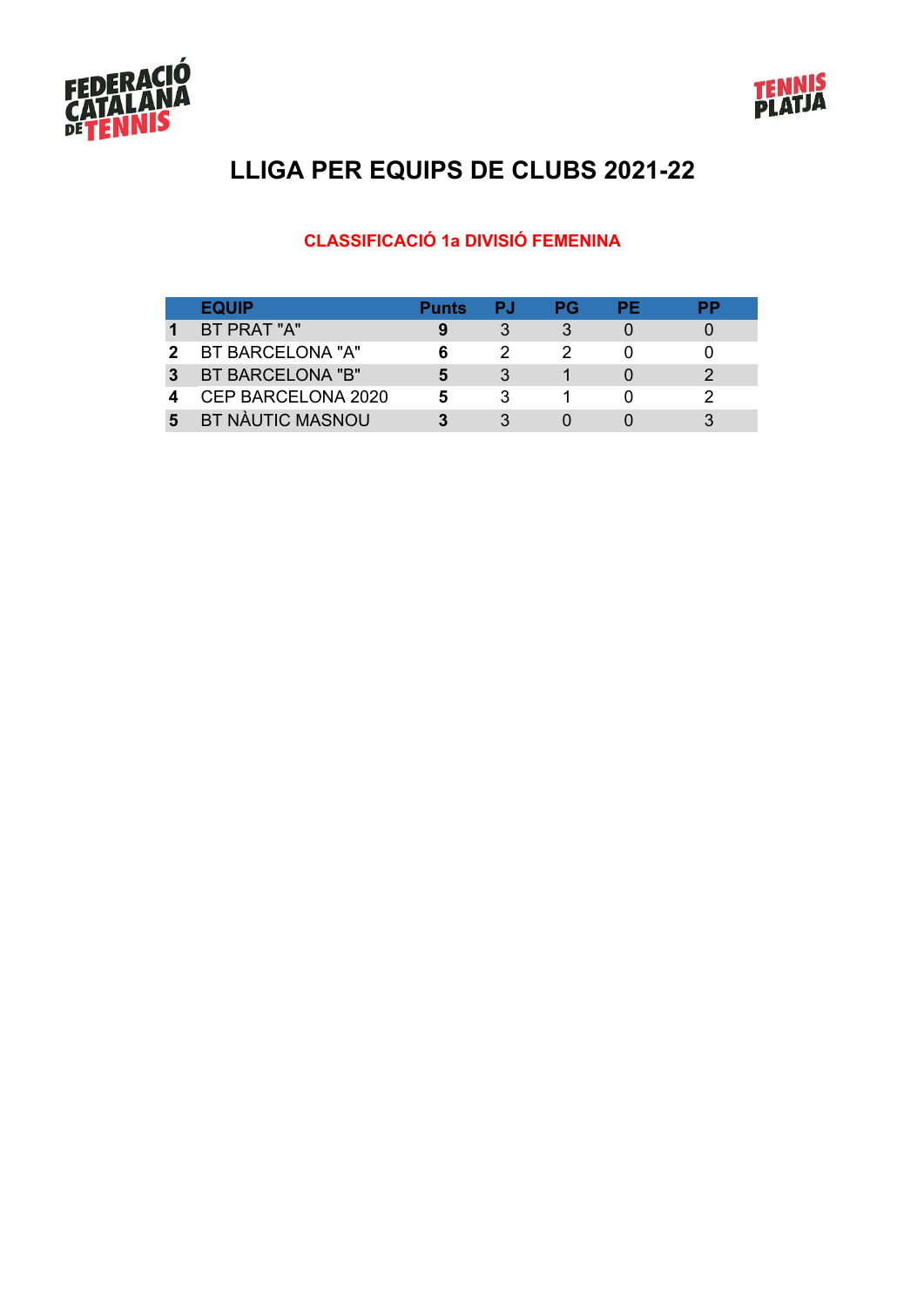



### **CALENDARI 2a DIVISIÓ FEMENINA**

| JORNADA 1 13 - 14 i 20 - 21 DE NOVEMBRE 2021 |                |           |                             |                |
|----------------------------------------------|----------------|-----------|-----------------------------|----------------|
| BT BADALONA "A"                              | $\overline{2}$ | <b>VS</b> | <b>BT PRAT "B"</b>          | 4              |
| <b>BT BARCELONA "C"</b>                      | 4              | <b>VS</b> | BT TORREDEMBARRA "B"        | $\overline{2}$ |
| BT TORREDEMBARRA "A"                         |                | <b>VS</b> | <b>DESCANSA</b>             |                |
| JORNADA 2 27 - 28 DE NOVEMBRE 2021           |                |           |                             |                |
|                                              |                |           |                             |                |
| <b>BT PRAT "B"</b>                           | 6              | <b>VS</b> | <b>BT BARCELONA "C"</b>     | 0              |
| BT TORREDEMBARRA "B"                         | 0              | <b>VS</b> | <b>BT TORREDEMBARRA "A"</b> | 6              |
| <b>BT BADALONA "A"</b>                       |                | <b>VS</b> | <b>DESCANSA</b>             |                |
|                                              |                |           |                             |                |
| JORNADA 3 11 - 12 DE DESEMBRE 2021           |                |           |                             |                |
| BT TORREDEMBARRA "B"                         | 1              | <b>VS</b> | <b>BT BADALONA "A"</b>      | 5              |
| <b>BT BARCELONA "C"</b>                      | $\overline{2}$ | <b>VS</b> | <b>BT TORREDEMBARRA "A"</b> | 4              |
| BT PRAT "B"                                  |                | vs        | <b>DESCANSA</b>             |                |
|                                              |                |           |                             |                |
| <b>JORNADA 4 15 - 16 DE GENER 2022</b>       |                |           |                             |                |
| <b>BT BADALONA "A"</b>                       | 6              | <b>VS</b> | <b>BT BARCELONA "C"</b>     | 0              |
| BT TORREDEMBARRA "A"                         | 5              | VS        | BT PRAT "B"                 | 1              |
| BT TORREDEMBARRA "B"                         |                | <b>VS</b> | <b>DESCANSA</b>             |                |
|                                              |                |           |                             |                |
| <b>JORNADA 5 29 - 30 DE GENER 2022</b>       |                |           |                             |                |
| BT TORREDEMBARRA "A"                         |                | VS        | BT BADALONA "A"             |                |
| BT PRAT "B"                                  |                | <b>VS</b> | BT TORREDEMBARRA "B"        |                |
| <b>BT BARCELONA "C"</b>                      |                | <b>VS</b> | <b>DESCANSA</b>             |                |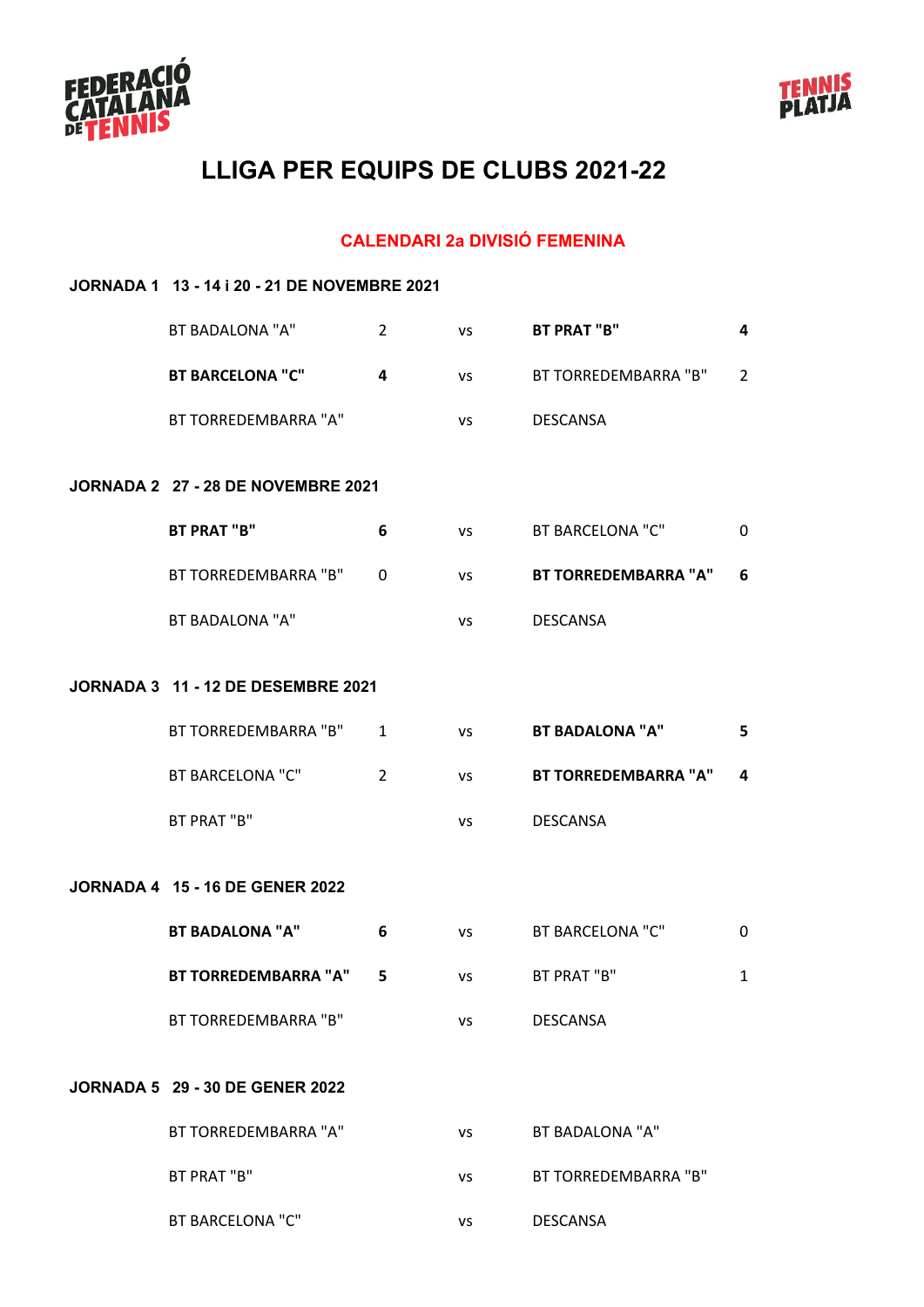



#### **CALENDARI 2a DIVISIÓ FEMENINA**

# **JORNADA 6 12 - 13 DE FEBRER 2022** BT PRAT "B" vs BT BADALONA "A" BT TORREDEMBARRA "B" vs BT BARCELONA "C" DESCANSA vs BT TORREDEMBARRA "A" **JORNADA 7 26 - 27 DE FEBRER 2021** BT BARCELONA "C" vs BT PRAT "B" BT TORREDEMBARRA "A" vs BT TORREDEMBARRA "B" DESCANSA vs BT BADALONA "A" **JORNADA 8 12 - 13 DE MARÇ 2022** BT BADALONA "A" vs BT TORREDEMBARRA "B" BT TORREDEMBARRA "A" vs BT BARCELONA "C" DESCANSA vs BT PRAT "B" **JORNADA 9 02 - 03 D'ABRIL 2022** BT BARCELONA "C" vs BT BADALONA "A" BT PRAT "B" vs BT TORREDEMBARRA "A" DESCANSA vs BT TORREDEMBARRA "B" **JORNADA 10 16 - 17 D'ABRIL 2022** BT BADALONA "A" vs BT TORREDEMBARRA "A" BT TORREDEMBARRA "B" vs BT PRAT "B"

DESCANSA vs BT BARCELONA "C"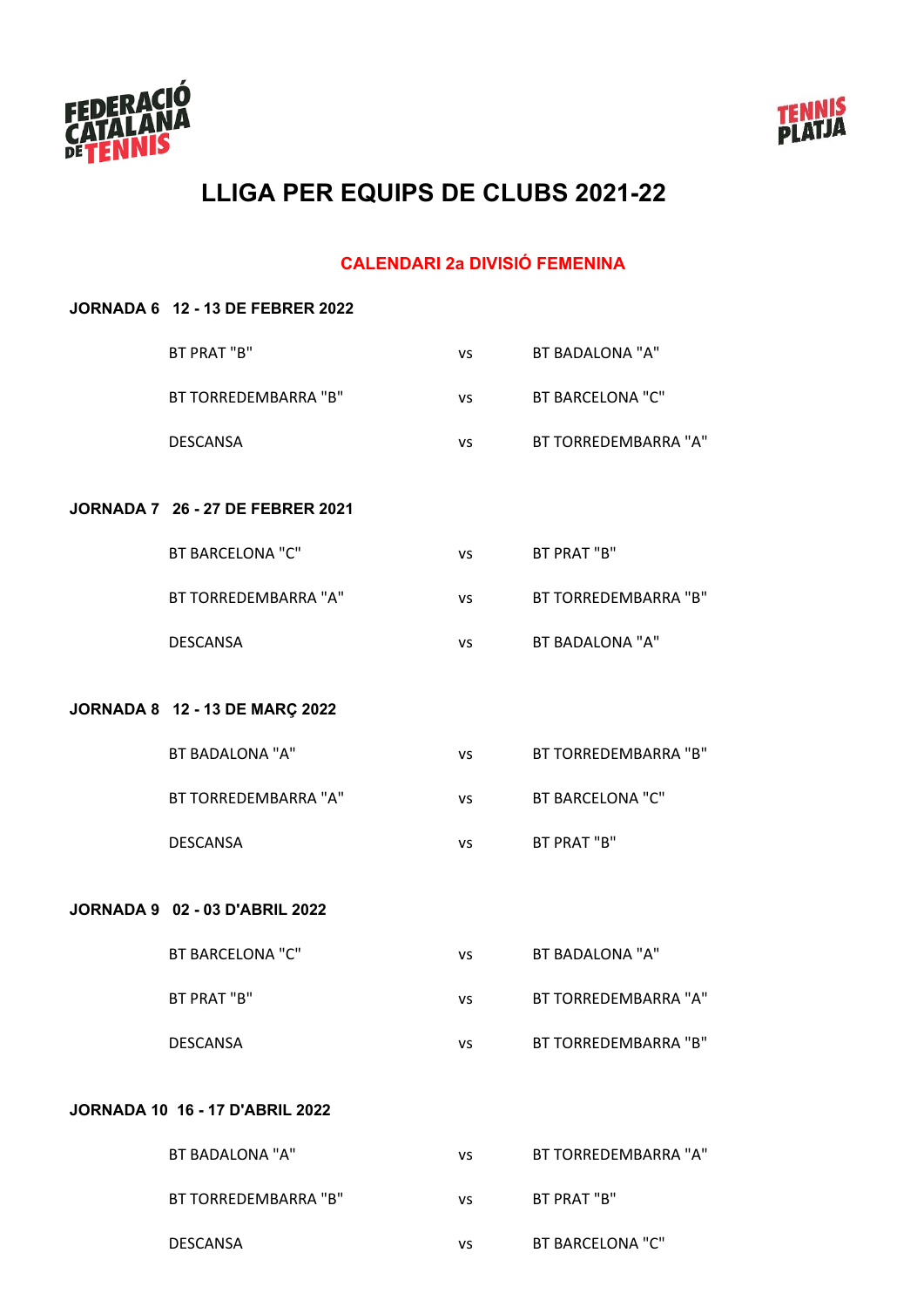



### **CLASSIFICACIÓ 2a DIVISIÓ FEMENINA**

|   | <b>EQUIP</b>         | <b>Punts</b> | PJ. | РG | РF | pр |
|---|----------------------|--------------|-----|----|----|----|
|   | BT TORREDEMBARRA "A" |              |     |    |    |    |
|   | BT PRAT "B"          |              |     |    |    |    |
| 3 | BT BADALONA "A"      |              |     |    |    |    |
|   | BT BARCELONA "C"     |              | Δ   |    |    |    |
|   | BT TORREDEMBARRA "B" |              |     |    |    |    |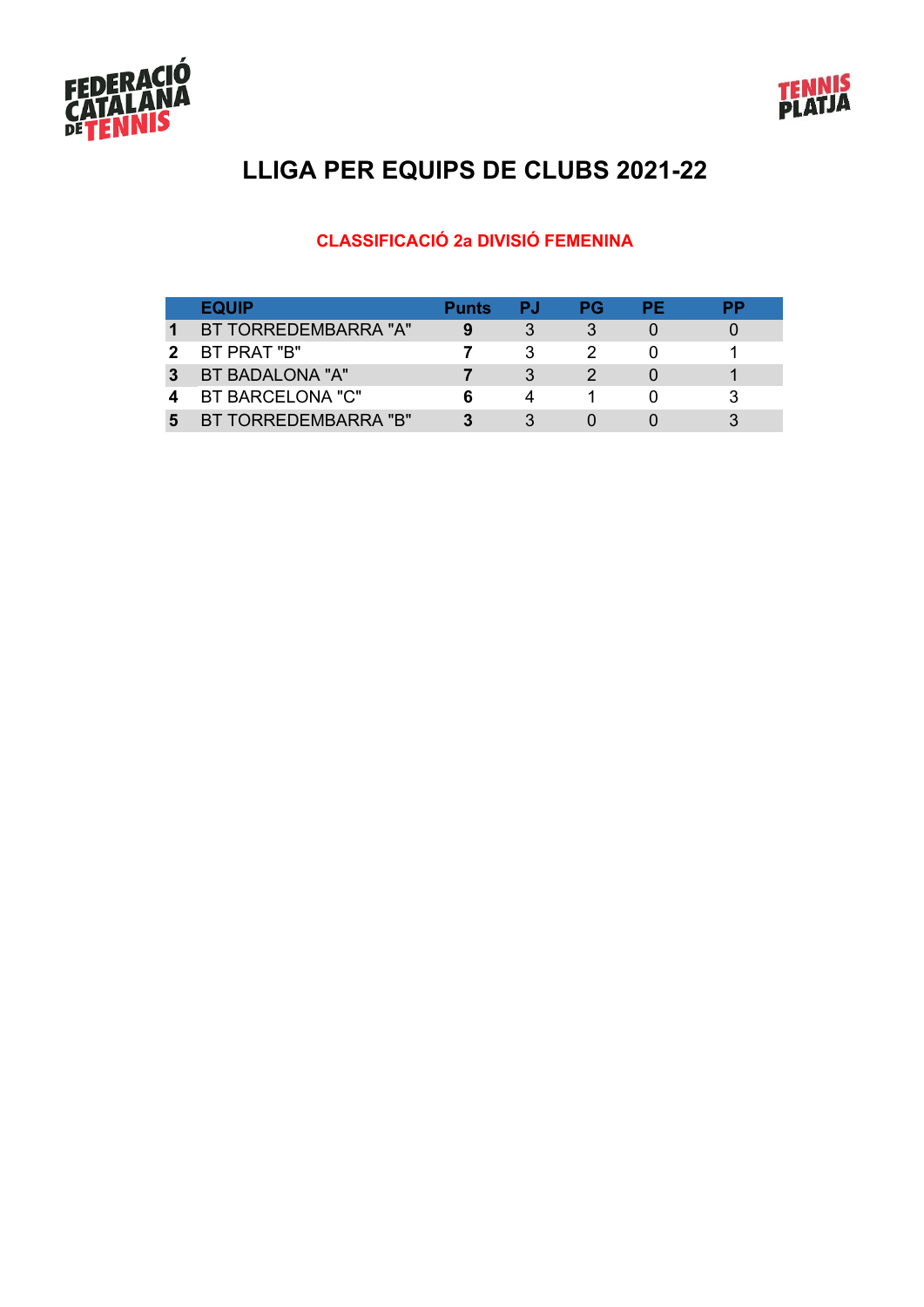



#### **CALENDARI 3a DIVISIÓ FEMENINA**

# **JORNADA 1 13 - 14 i 20 - 21 DE NOVEMBRE 2021** BT BARCELONA "D" 2 vs **BT PRAT "C" 4** BT BARCELONA "E" 1 vs **BT BADALONA "C" 5** BT BADALONA "B" vs DESCANSA **JORNADA 2 27 - 28 DE NOVEMBRE 2021 BT PRAT "C" 5** vs BT BARCELONA "E" 1 BT BADALONA "C" 0 vs **BT BADALONA "B" 6** BT BARCELONA "D" vs DESCANSA **JORNADA 3 11 - 12 DE DESEMBRE 2021 Ajornat** BT BADALONA "C" vs BT BARCELONA "D" **Ajornat** BT BARCELONA "F" vs BT BADALONA "B" BT PRAT "C" vs DESCANSA **JORNADA 4 15 - 16 DE GENER 2022 BT BARCELONA "D" 5** vs BT BARCELONA "E" 1 BT BADALONA "B" 1 vs **BT PRAT "C" 5** BT BADALONA "C" vs DESCANSA **JORNADA 5 29 - 30 DE GENER 2022** BT BADALONA "B" vs BT BARCELONA "D" BT PRAT "C" vs BT BADALONA "C"

BT BARCELONA "E" vs DESCANSA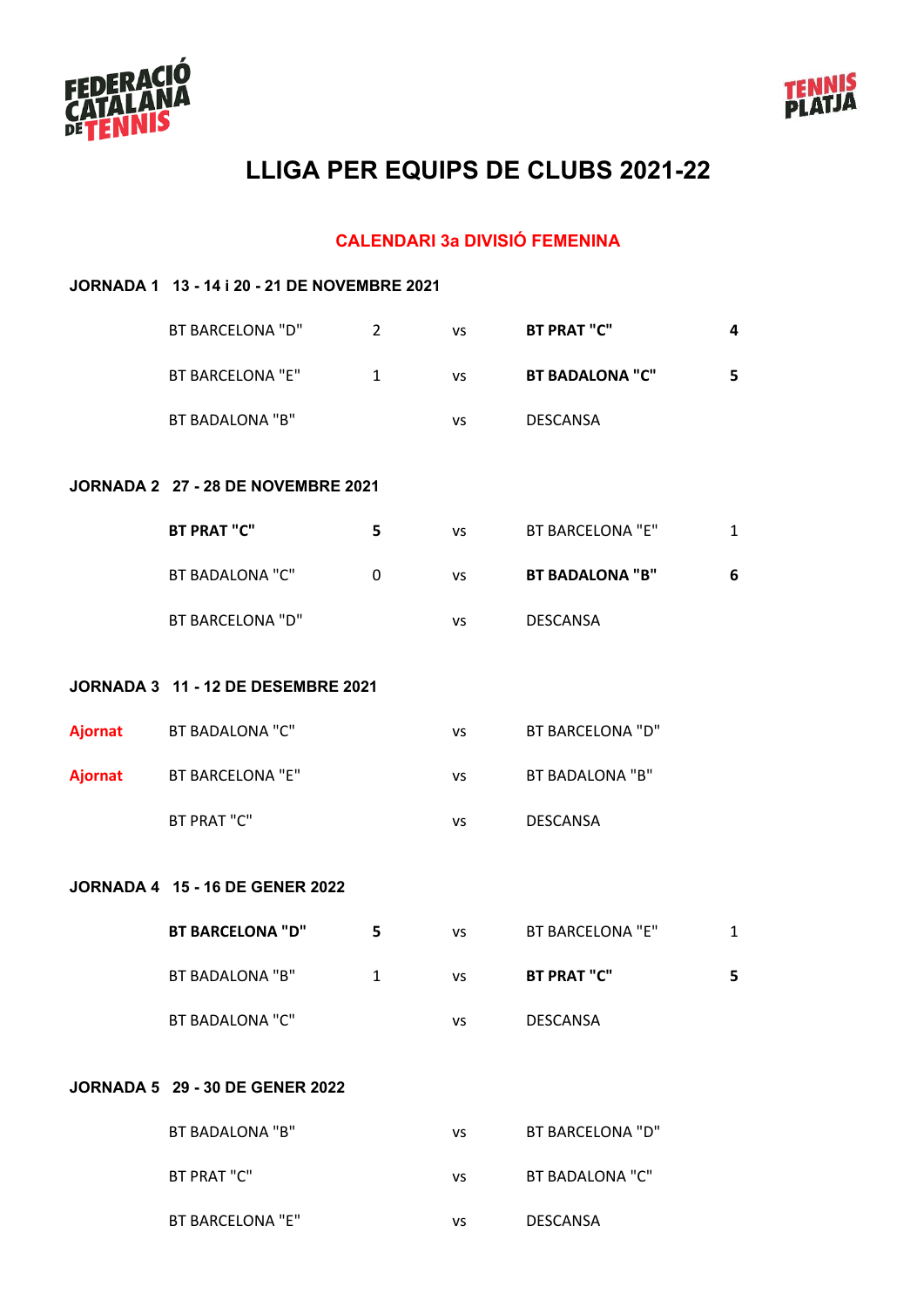



#### **CALENDARI 3a DIVISIÓ FEMENINA**

#### **JORNADA 6 12 - 13 DE FEBRER 2022**

| <b>BT PRAT "C"</b>                      | VS        | <b>BT BARCELONA "D"</b> |
|-----------------------------------------|-----------|-------------------------|
| <b>BT BADALONA "C"</b>                  | <b>VS</b> | <b>BT BARCELONA "E"</b> |
| <b>DESCANSA</b>                         | <b>VS</b> | BT BADALONA "B"         |
| <b>JORNADA 7 26 - 27 DE FEBRER 2021</b> |           |                         |
| <b>BT BARCELONA "E"</b>                 | <b>VS</b> | BT PRAT "C"             |
| <b>BT BADALONA "B"</b>                  | <b>VS</b> | <b>BT BADALONA "C"</b>  |
| <b>DESCANSA</b>                         | <b>VS</b> | <b>BT BARCELONA "D"</b> |
| JORNADA 8 12 - 13 DE MARÇ 2022          |           |                         |
| <b>BT BARCELONA "D"</b>                 | <b>VS</b> | <b>BT BADALONA "C"</b>  |
| <b>BT BADALONA "B"</b>                  | <b>VS</b> | <b>BT BARCELONA "E"</b> |
| <b>DESCANSA</b>                         | <b>VS</b> | BT PRAT "C"             |
| <b>JORNADA 9 02 - 03 D'ABRIL 2022</b>   |           |                         |
| <b>BT BARCELONA "E"</b>                 | <b>VS</b> | <b>BT BARCELONA "D"</b> |
| <b>BT PRAT "C"</b>                      | <b>VS</b> | <b>BT BADALONA "B"</b>  |
| <b>DESCANSA</b>                         | VS.       | <b>BT BADALONA "C"</b>  |
|                                         |           |                         |

#### **JORNADA 10 16 - 17 D'ABRIL 2022**

| BT BARCELONA "D" | vs | BT BADALONA "B"  |
|------------------|----|------------------|
| BT BADALONA "C"  | ٧S | BT PRAT "C"      |
| DESCANSA         | vs | BT BARCELONA "E" |